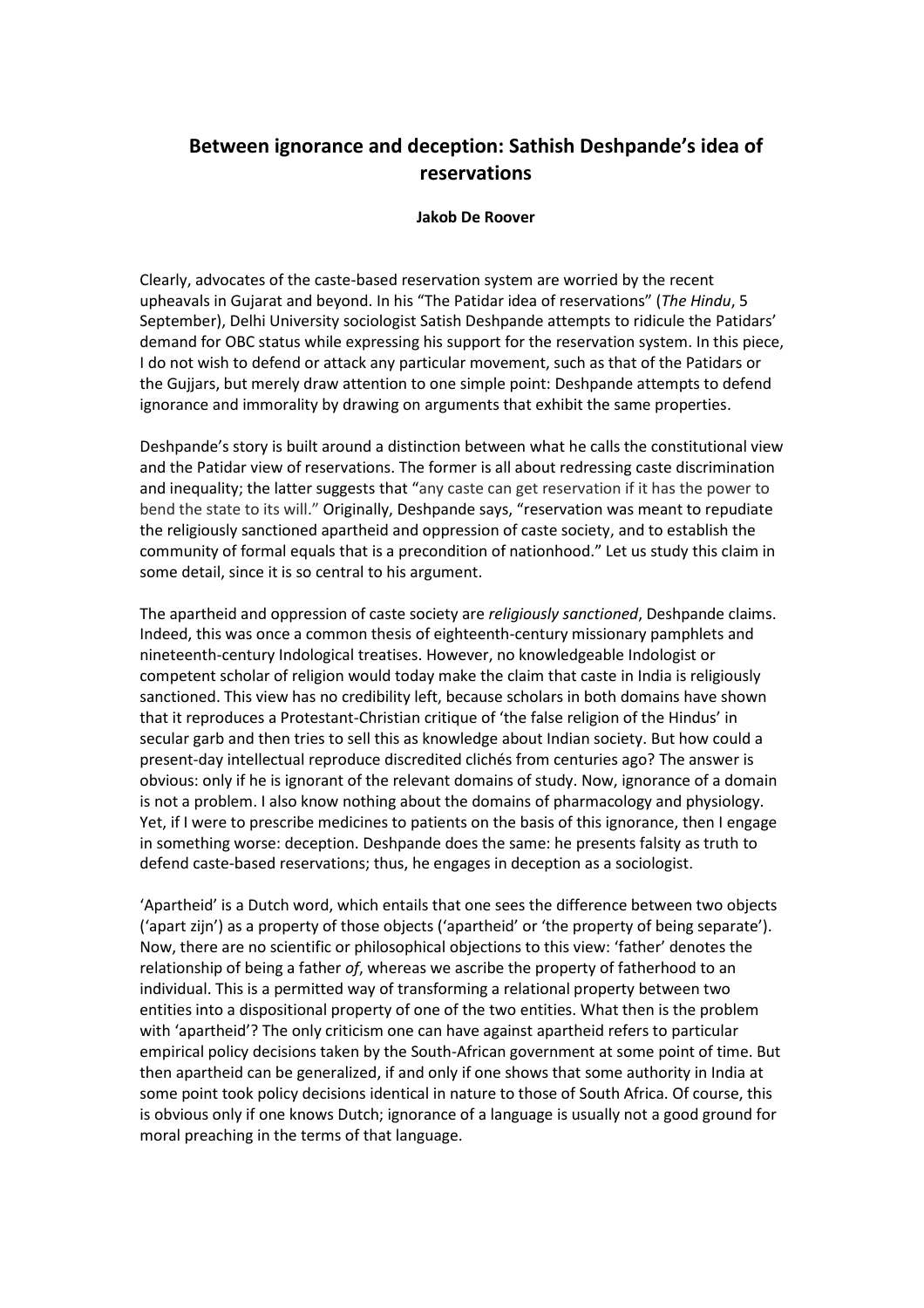Were reservations then necessary to "establish the community of formal equals that is a precondition for nationhood"? This involves two claims: caste discrimination obstructed the constituting of a community of formal equals and this in turn prevented the Indian nation from coming into being. Therefore, redressing caste discrimination (through reservations) was a necessary precondition for nationhood. Wherever one may travel in this world, in every nation under the sun, there is discrimination between groups that are not just social classes. In the United States, for instance, there are ethnic groups (Asian-Americans, Indian-Americans, WASPs), linguistic groups (Hispanics), and religious denominations (Baptists, Catholics, Unitarians). In India, there are caste groups. In some cases, these are united neither by language, territory, or even religion (like Jain Brahmins, for example). In America, apparently, the existence of empirical groups and the undeniable discrimination among them do not prevent nationhood. How could caste discrimination then prevent India from becoming a nation?

The idea that members of a nation should all belong to one and the same community, without discrimination, makes sense only in one context: the idea of the nation as it exists in Judaism, Christianity, and Islam. The believers of these three religions are united as a community in God, where they relate to each other as equals: the chosen people of God for the Jews, the *communitas* or *ecclesia* for the Christians, and the Umma for the Muslims. Each is a Jew or a Christian or a Muslim only *in God*. As such, in each of these communities, there is formal equality of all and this is what makes them a nation. Is the problem then that most Indians do not belong to one of these three religions? Is Deshpande saying that they should?

Drawing on his 'constitutional view', Deshpande ridicules the Patidar idea that political clout determines whether a group gets access to caste reservations. But how does he have access to the true intention of the lawgiver or the genuine view that constitutes the constitution? How does he know that the Patidar idea of reservations was not the real intention of the lawgiver? Let us admit that some members of the Constituent Assembly shared 'the constitutional view'. This does not show that this was the consensus or majority position of its members. During the decades before 1947, most people also knew that one could get benefits such as reservations from the British colonial state, if one had the required political clout. Today, Deshpande says, most people are probably unaware of the constitutional view and think like the Patidars. When this is the majority opinion both before and after Independence, how do you know that the majority of the members of yesterday's Constituent Assembly and today's parliament accept(ed) the constitutional view? How can you show that the proclamations of a couple of members are not simply expressions of opposition to the majority view ('the Patidar idea')? You cannot. Thus, it is advisable that sociologists do not try to play the role of the sovereign lawgiver (or worse, usurp the place of God).

The Patidar idea of reservations was not always the same: they shifted from opposing castebased reservations in the 1980s to demanding them today. Why? The answer is simple for Deshpande: the dominant groups in Gujarat first pioneered "the rhetoric of merit" and are now giving up "the sanctimony of merit," because they are facing more and more competition. Apparently, merit is no more than 'rhetoric' and 'sanctimony'. This could entail two things: either one says that there are some domains where the conditions of entry have nothing to do with what merit is (namely, more knowledge, skill, capacities, competency … than other candidates) or one means to say that this is the case in all domains.